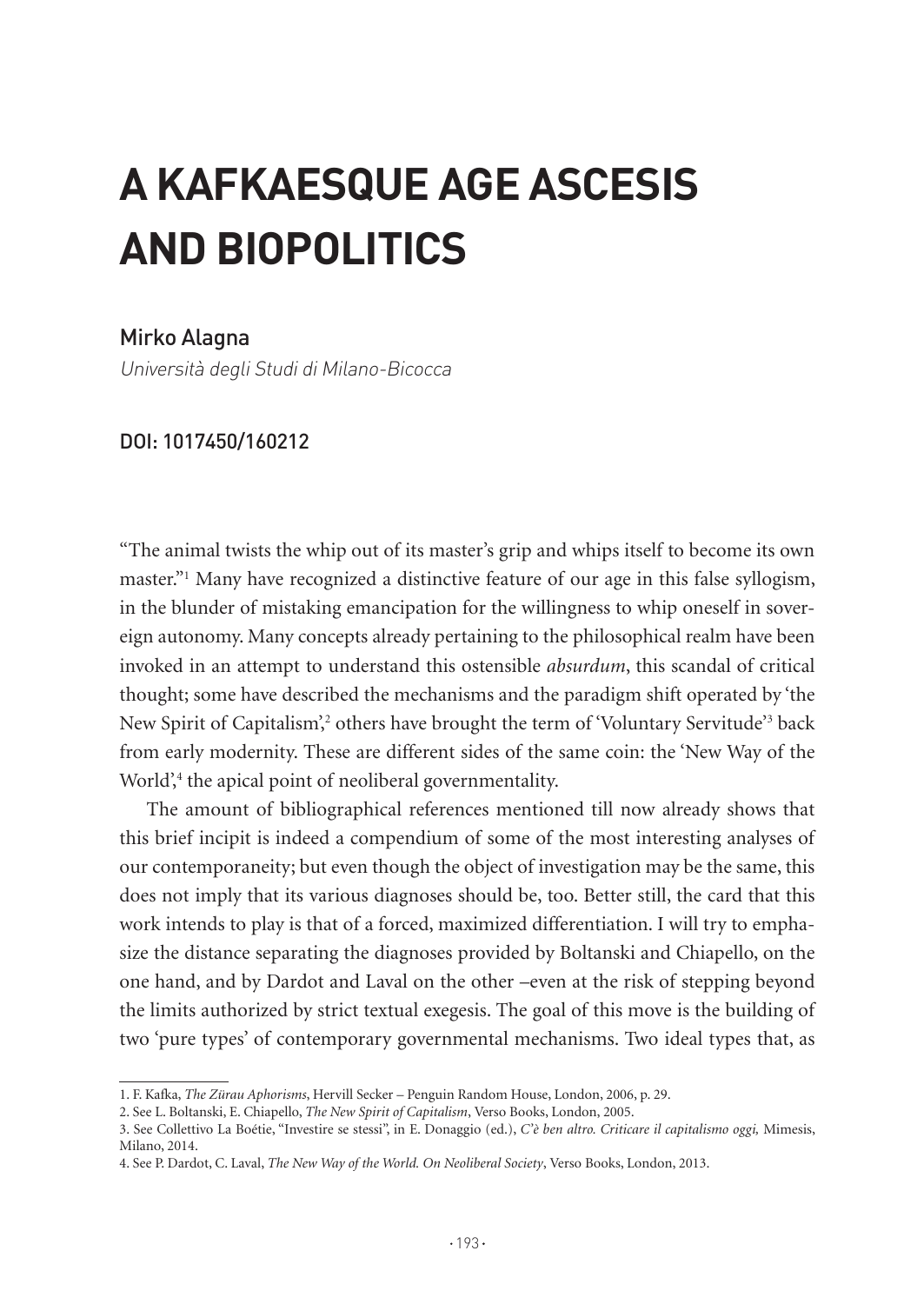suggested by Max Weber, do not claim an immediate accuracy in describing the real, but rather serve a heuristic function, supplying the diagnosing scholar with a categorical system and a measurement unit. An attempt at enlarging the field of vision will then be added to this modeling, resorting to Sloterdijk's ascetic anthropology; its role will be that of a filter, of a sieve able to distinguish, as in a precipitate, the contemporary situation's specificities.

## **They Seduced Us. The Kafkaesque Age According to Boltanski and Chiapello**

There is a brilliant strategic insight at the heart of the change of pace represented by neoliberalism: the exploitation of and the emphasis on differences and distances within the enemy camp, the playing out of a kind of criticism against the other. Facing a joint attack by 'social criticism' (focused on inequality and on the demand for a redistribution of wealth) and by 'artistic criticism' (focused on the loss of creativity and autonomy necessary in order to adapt to the system) capitalism chose, since the 1970s, to deal first and foremost with the latter. Better still, it managed to use, absorb and take on the accusations coming from artistic criticism as an incentive, a *movebo*, for its own radical renewal –a renewal that allowed it to marginalize and neutralize the front of social criticism.

This is, in a nutshell, the historical-strategical reconstruction proposed by Boltanski and Chiapello. In this context, the premise or implicit precondition of such a reconstruction is crucial: that is to say, according to Boltanski and Chiapello capitalism must *convince*, and cannot simply *coerce*. According to Weber, each form of capitalism must therefore have a *spirit* capable of actively involving the individuals that are necessary to the production; indeed, it must prove somewhat attractive, it must seduce. Thus, 'reticular' capitalism has managed to absorb and redirect the very demands for self-realization, cooperation, and autonomy that used to be the watchwords of its critics. So begins the age of mass self-realization rhetoric, formally incentivized by the capitalist system. No more blue-collar crowds locked up in the assembly line, repeating the same monotonous gestures all day long, no more white-collar employees walled in the same office for life; the symbol of the new age of capitalism is the multitasking creative professional, innovative and hungry for new experiences, who would never barter the thrill and risk of unexpected events for the dull routine of bureaucrats, employees, or laborers.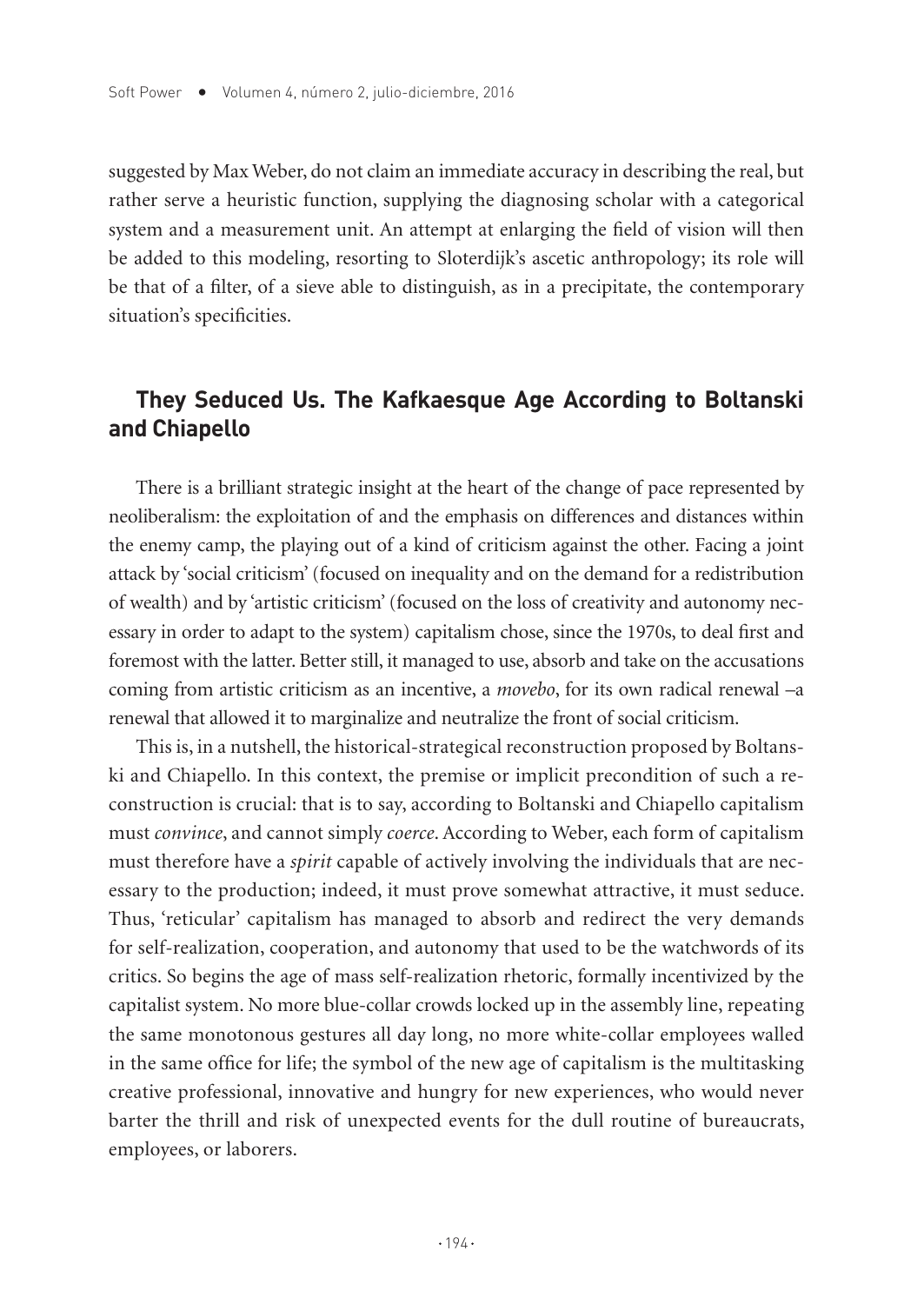Alienation versus self-realization: this is the distinction that, according to neomanagement textbooks, separates the second and the third spirit of capitalism, and that ends the economic history of the short century ten years in advance. The capitalism of the new millennium does not need alienated crowds anymore, but rather searches for and stimulates versatile subjects, capable of getting enthusiastic about a project, who want to fulfill themselves in their job and can thusly convey all of their energy into their work. The psycho-linguistic trick is as easy as it is brilliant in presenting an equation with winners only: fulfill yourself in your job, so that you will do a good job. One does not need to sacrifice aspects of one's personality anymore: personality, soft skills and relational tendencies become elements that one should give value to –in the double acceptation of the term: they ought to be complied with and nurtured in order to create value. In the capitalism's hagiographic self-presentation, a world of unlimited potential is described: each and every one is free –and encouraged– to search for self-fulfillment in their job, to develop relationships, and to hold on to their passions, keeping an open possibility for change and for reinventing themselves.

The power of this rhetorical front overshadows the downsides of a life that is given value to: if one is the sole maker of one's own biography and sole responsible for one's own destiny, one is also the only culprit of a potential failure. Victim blaming: there is a "transformation of external causes into individual guilt, of systemic problems into personal failure."5 The rhetoric of self-realization, capitalist style, becomes an impressive alibi in order to grant moral and political immunity to the world's *status quo*: the failure of a life project is not the system's fault, but rather a symptom of the subject's inadequacy –it points to an insufficiency in the process of self-realization for which the subject is the one and sole responsible. Insult and injury.

## **They Forced Us. The Kafkaesque Age According to Dardot and Laval**

As soon as this malaise becomes apparent enough, it is necessary to strike those who oppose change –and this has to be done in the most overt and sensational way, so as to inspire fear or to offer positive example to the rest of the organization.

<sup>5.</sup> U. Beck, *Risikogesellschaft – Auf dem Weg in eine andere Moderne*, Suhrkamp, Frankfurt am Main, 1986, p. 150 (my translation).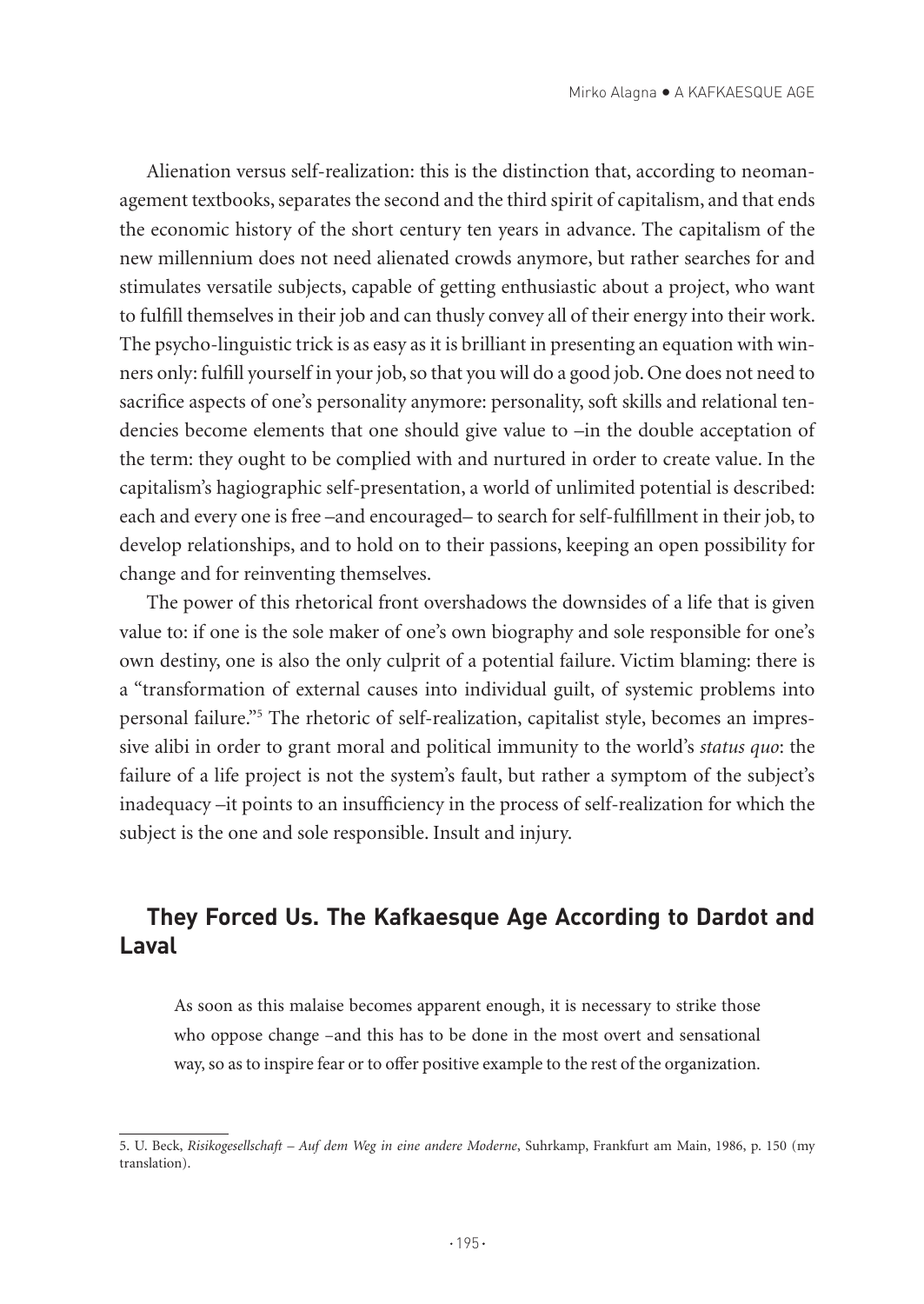This has to be done quickly, firmly […] and in a few months the organization will understand, because people don't like to suffer<sup>6</sup>.

People do not like to suffer: this is the mantra, the fundamental assumption guiding and directing the new neoliberal worldview. It is a tautology with a dark side: it implies, in fact, that it is necessary to "inspire fear", to propose a horizon of suffering and exclusion from the social game to those who resist change, those who feel extraneous to the dogma of efficiency and molecular competitiveness.

Two major differences, duly emphasized, set Dardot's and Laval's diagnosis apart from that of Boltanski and Chiapello. First, on a historic-genealogical level, Dardot and Laval reject the idea of an intentional design behind the neoliberal shift. There has been no great conspiracy, nor any specific doctrinaire corpus cynically and willingly implemented by politics in order to benefit their powerful businessman friends,<sup>7</sup> but rather the merging, almost at random, of different and heterogeneous regulatory interventions, cultural battles, economical and business choices. Neoliberalism as a coherent set, as the fundamental rationality of the contemporary world, only exists *ex post*.

Secondly, Dardot and Laval are more suspicious of the cultural self-presentation of the age, recognizing the ideological fabric of managerial discourse; thus, the focus is not just on the clinical and psychological price paid by the subject-self-entrepreneur, but also on how this subject is *forced* to live in a state of constant tension and *forced* to be adaptive. There is no way out of the iron cage –just the serial production of new, customized cages. Constraint and obligation: the semantic field of discipline occupies the foreground of the stage of the new worldview. Of course, it does not carry the brutal, explicit features of sovereign imposition anymore, but it still crystallizes in a "global disciplinary system<sup>38</sup> with high ratios of endemic violence. If the final result is the complete internalization of this discipline, intermediate steps consist in a pervasive environmental setup that is contemporarily developed on several fronts: "Every subject has been led to think of themselves, and to behave in every dimension of their existence, as the holder of capital to be valorized."9 University courses are subject to a fee and individual retirement funds, monetarist state policies, the very concrete threat of unemployment and the evaporation of any counterpart thanks to systemic injunctions

<sup>6.</sup> F. Starace, CEO of Enel, in a conference at the Luiss University in Rome (reported in *Internazionale*, no. 1155, 2016, p. 3 –my translation).

<sup>7.</sup> P. Dardot, C. Laval, *The New Way of the World. On Neoliberal Society*, Verso, London - New York, 2013

<sup>8.</sup> P. Dardot, C. Laval, *The New Way of The World*, p. 173.

<sup>9.</sup> Ibid., p. 176.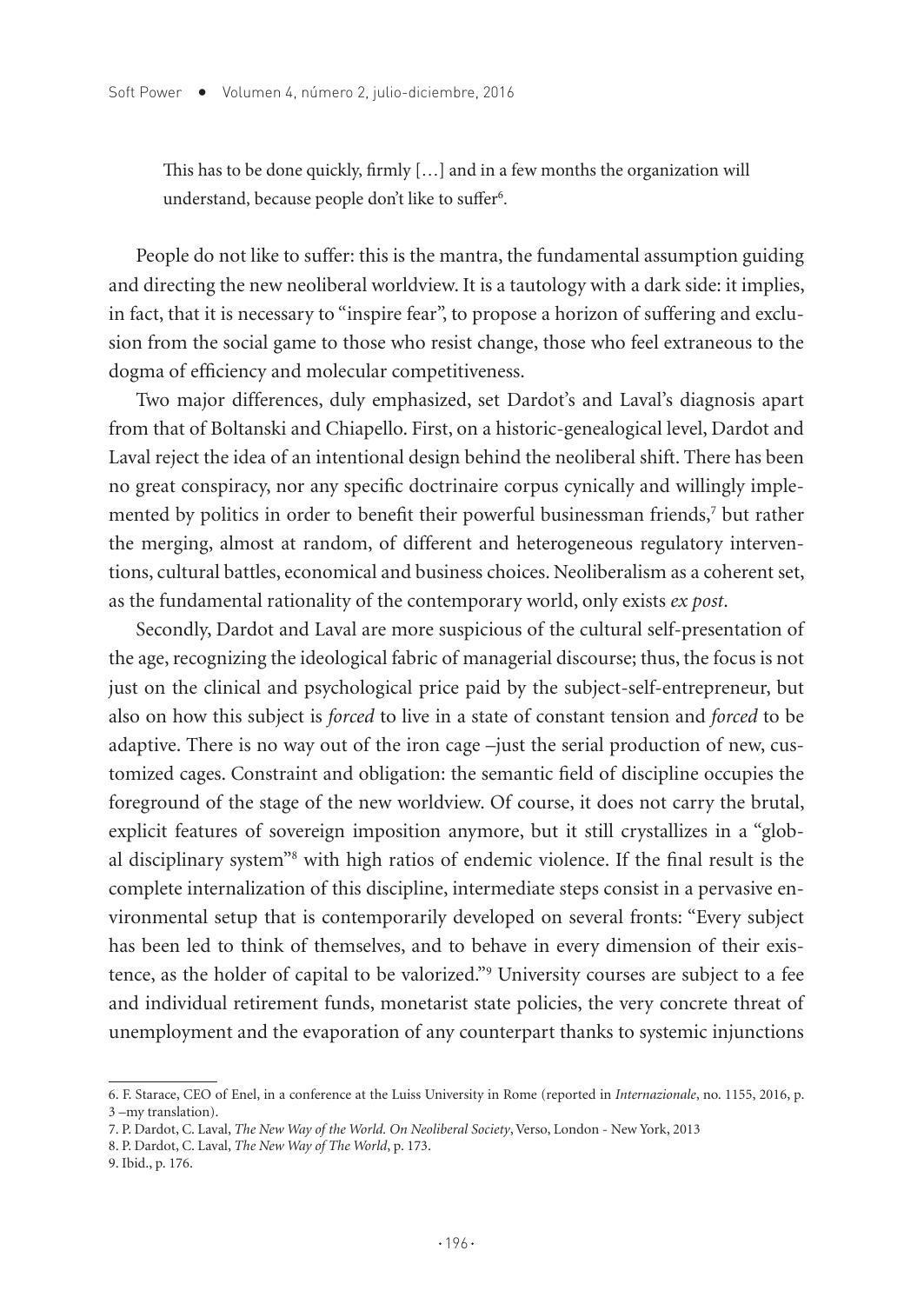imposed by 'customer' and 'competition'; these are relatively independent and heterogeneous moves that, however, merge in the forced constitution of a subject-enterprise compelled to capitalize his or her own life and constantly bound to choose, and to take on full responsibility for these very choices. Henceforth, the mechanism reproduces itself automatically:

The novelty consists in triggering a 'chain reaction' by producing 'enterprising subjects' who in turn will reproduce, expand and reinforce competitive relations between themselves. In accordance with the logic of the self-fulfilling prophecy, this requires them to adapt subjectively to even harsher conditions which they have themselves created<sup>10</sup>.

#### **Every Age is Kafkaesque. Sloterdijk's Ascetic Anthropology**

In this very short paragraph, we will take (more than) one step back, in order to observe the whole picture and reduce the ratio of the perceived eccentricity of the present. According to Sloterdijk's reconstruction, what we call 'human being' is, from head to toe, a product<sup>11</sup>, the result of a sequence of exercises and repetitions, of regulations and disciplines. It has always been that way. This process of constant training does not happen, of course, *in a vacuum*, but rather within 'Human Zoos', cultural constructs (not foreign to practices of power) themselves composed by a coherent set of given anthropotechniques, that is to say, of the habits and dominant exercises: humans are, therefore, ascetic animals in the sense that they are "creatures that live in the enclosure of disciplines, involuntary and voluntary ones alike."12 The subject is thus built upon a fabric of habits, training exercises and disciplines, so there is no 'adaptation' as an idle, painless self-abandonment to the world being as such: adaptation, too, takes effort as it involves the implementation and the somewhat voluntary acceptance of specific training schedules. Kafka's pulp tone aside, there always is two whips, one for the master and one for ourselves; in this context, the mechanism of subjectivization emerges as a mixture of individual needs and systemic injunctions, historical perceptions of what is 'true' and 'natural' and sincere, authentic ambitions for self-improvement.

<sup>10.</sup> Ibid., p. 291.

<sup>11.</sup> See P. Sloterdijk, *Nicht gerettet. Versuche nach Heidegger,* Suhrkamp, Frankfurt am Main, 2001.

<sup>12.</sup> P. Sloterdijk, *You Must Change Your Life,* Polity Press, Cambridge, 2013, p. 109.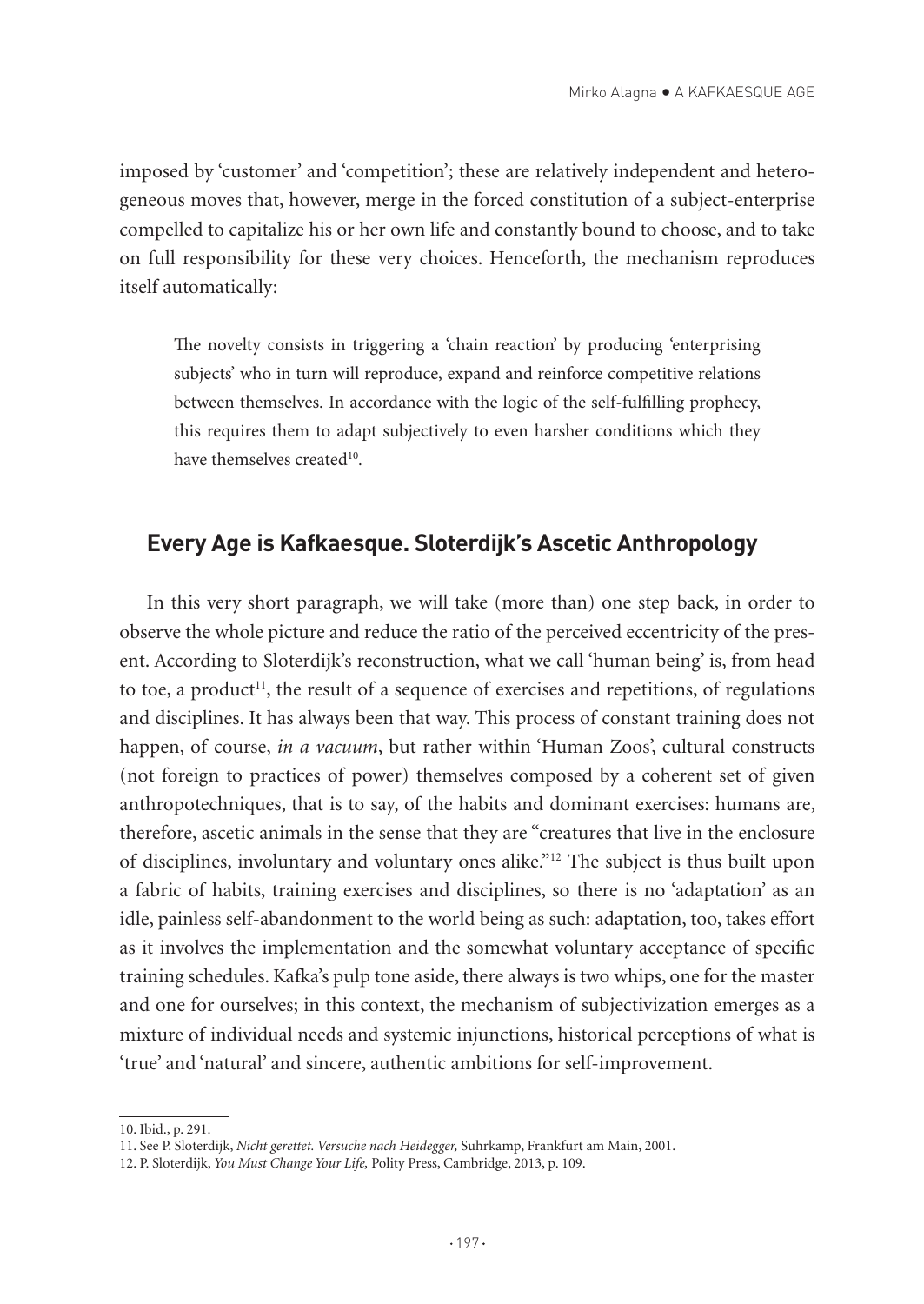If man, then, is ascetic by definition, the fundamental question becomes the choice among the anthropotechniques available in the market of the various training gyms. The swerve, which is always possible, happens when the subject decides that he or she has lived till now in a bad gym, where bad habits set, and chooses to change exercises and trainers; breaking habits in favor of a different kind of training marks the distinction "from the side of the merely formed to that of the forming" 13, the subject's taking charge of him –or herself, the free choice of development exercises to be implemented, in which lies the ability to consciously shape one's own life. Such a breaking of one's habits always implies a crossing of the desert –be it literal or pocket-sized, *prêt-à-porter*; not just and not quite as an empty-space allowing for practical *experimenta mundi*, but rather as an other-space, an outdoor-space, in which a distance toward the rest of the world can be gained. The desert allows problematizing the obvious and the commonplace, and in so doing it allows one to look detachedly at one's habits; recognizing them as such –and therefore as techniques among the many possible ones– is the first precondition in order to choose freely one's training exercises.

## **The Contemporary Gym. Training Exercises of the Kafkaesque Age**

Have all ages, then, been Kafkaesque? Only up to a point. A clear change of pace is marked, in fact, by neoliberal governmentality: we could say, with an already used slogan, that the sign of the times lies in the act of giving value to life as a whole. The first innovative feature is thus a qualitative one: the celebration of the undisputed centrality of economics, which are not only taken as a paradigm, but as an authentic foundation to which every other facet of life is to be connected. There is no leeway for economically irrational ascetic practices leading to the development of other spheres of life, for it is only within economics that the chances of self-realization are played out and it is there where the outcome of an existential project is determined. The second feature is a quantitative one: life *as a whole* is involved in the process of economic self-valorization and of market development. There are no indifferences, no facets of life that can be taken away from a strategic approach; from physical appearance to personality, from friendships to hobbies, everything has to be object of economically oriented ascetic practices, every-

<sup>13.</sup> Ibid., p. 195.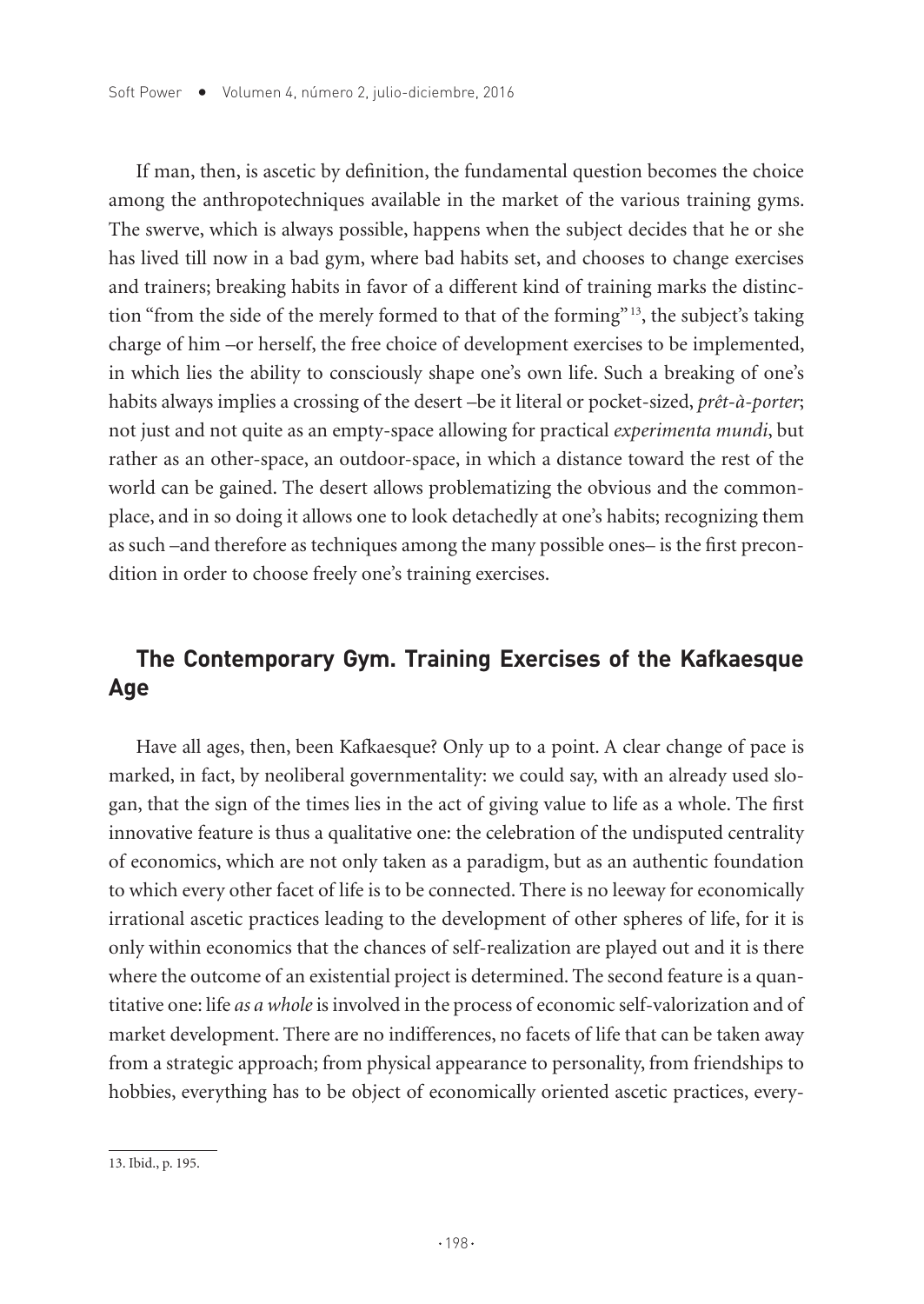thing has to be modified and finalized for the development of the self *qua* enterprise. This is the plan of truth that we are dealing with. In other words, there are no deserts anymore –or rather, it is more and more difficult to find places for decompression, distancing spaces from which one can look detachedly at one's own everyday life.

But if man is his own exercises, what kind of training and what kind of trainers prevail in the contemporary scene? In order to get this, we must move from business school textbooks for aspiring managers to the tangle of bestsellers with titles such as *Leader of Yourself*, *Reinventing Your Life*, or the chart-topping book *The Ultimate Secret to Getting Absolutely Everything You Want*14. These are actual 'ascetic textbooks', indicating practices for those who cannot become business managers –lacking the necessary technical, economical, juridical skills– but want to become managers in, and of, their own daily life. The reader is obsessively requested to practice his or her *soft skills*: always and everywhere one has to be *extroverted*, or better yet *enthusiastic*, always ready to establish new connections; one has to be *fun*, somebody that is nice and pleasant to spend some time with; *friendships*, hobbies, sports, volunteering, everything can and must become a chance for new, economically advantageous relationships, because time cannot be wasted and the distinction between unselfish friendly relationships and useful professional ones has disappeared. In a word, one needs to work on oneself on a deep level, not quite in order to acquire new skills, but rather in order to modify one's personality and become a *cheerful* person –because nobody wants to deal with depressed folks, and because this is the only way to achieve *success*.

This is the obsessively repeated keyword: *success*. Economic success is the goal and the mantra of these ascetic textbooks for the masses. This allows to recalibrate the idea according to which contemporary capitalism makes itself attractive by means of proposing professional self-realization; the exercise for today is not quite the search for a job that allows space for one's talents and inclinations, but rather it is the training for the employment of *each and every* 'talent' and 'inclination' in order to achieve economic success. The difference might appear minimal, but it is in fact radical. In the first case, self-realization is meant as the possibility to work a job that can define us, i.e. one that is stimulating, exciting, and appropriate to our skills and hopes –so that one can say, for instance, "I am a football player" and not just "I play football". In the second case, self-realization is meant *as* self-valorization and as social recognition extorted through economic success.

<sup>14.</sup> The latter, a bestseller of the last decade, has been written by M. Hernacki, New York, Berkeley, 2001.